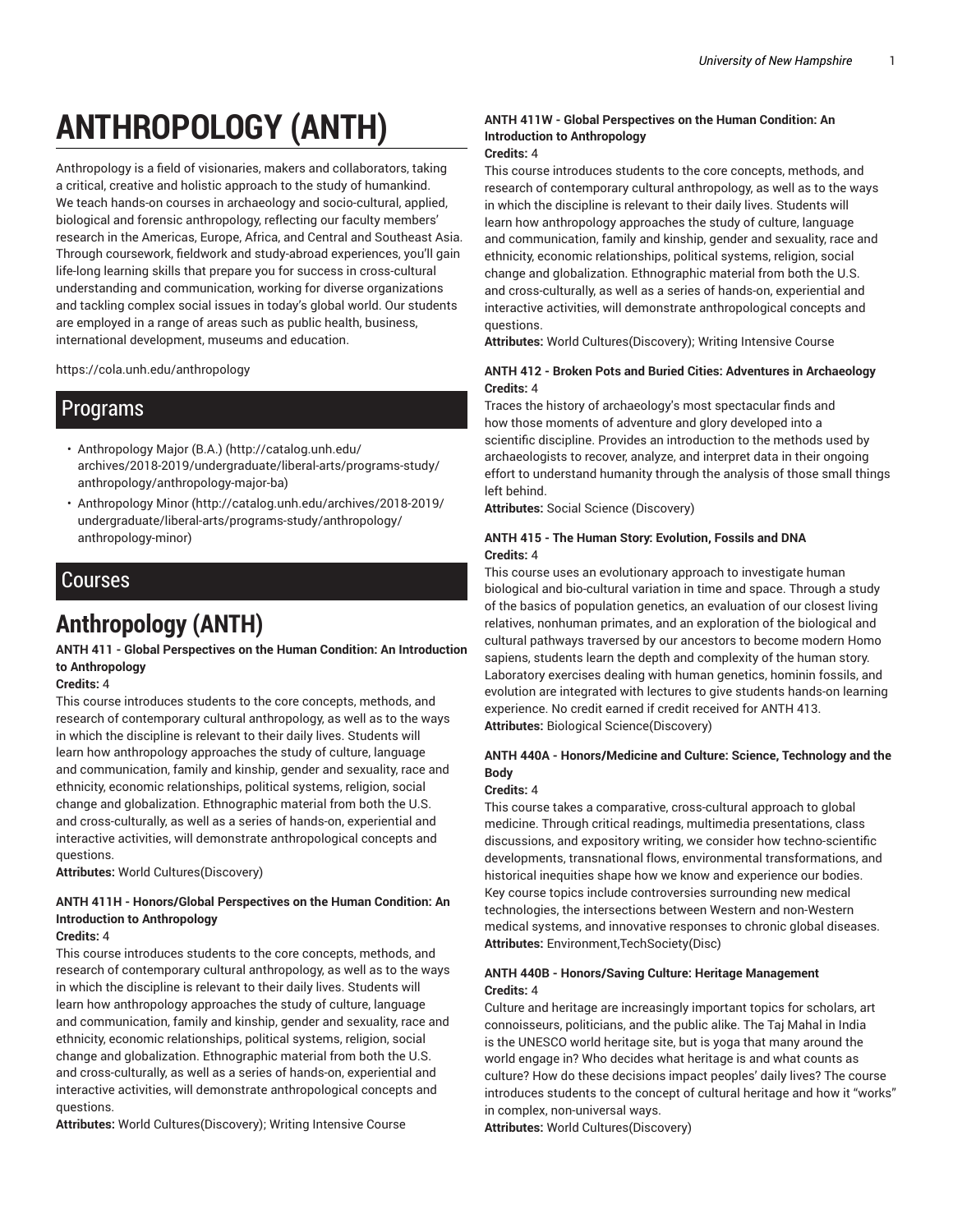## **ANTH 444 - The Lost Campus: The Archaeology of UNH Credits:** 4

In this course, students are active participants in the systematic documentation and examination of the University of New Hampshire's cultural heritage resources. Students are introduced to the practice and process of archaeology through lectures, readings, assignments and hands-on archival research and archaeological fieldwork. Students learn the foundational methods of archaeology including survey, mapping, documentation, excavation, artifact identification, artifact interpretation, and presenting results to the public.

**Attributes:** Historical Perspectives(Disc); Inquiry (Discovery)

## **ANTH 450 - Introduction to Race, Culture, and Power Credits:** 4

Race, culture, and power intersect at a social space where those in that space experience differing opportunities and access to social and economic privileges, resources, and power. This course explains the way race functions today as a social and cultural category to justify systematic inequality and differences in power and to obscure the functioning of the global economy. The course draws on emerging literature on Blackness, Whiteness, and Minorities and on analyses of the differential implementation of social welfare policies in the United States. (Also listed as INCO #450.)

## **ANTH 500 - Peoples and Cultures of the World Credits:** 4

Explores cultures and peoples from specific geographic regions of the world. Broadly considers social, gendered, economic, and political changes in ecological and historical context, focusing on precolonial, colonial, and contemporary societies and globalization. **Attributes:** World Cultures(Discovery)

## **ANTH 501 - World Archaeological Cultures Credits:** 4

The development of prehistoric cultures worldwide offered in the following sections: A) North America; B) Mesoamerica; C) South America; D) Near East; E) Europe; F) Asia. North America: from earliest settlement to European contact, includes Eastern Woodlands, The Plains, and the Southwest. Mesoamerica: from earliest cultures through Spanish conquest, includes the Olmec, Maya, and Aztec civilizations. South America: Cultural development from earliest migrations to the Inca Empire. Near East: from earliest agricultural villages to the world's first civilizations.

**Attributes:** World Cultures(Discovery)

#### **ANTH #508 - Anthropology of Internet Credits:** 4

While adopting an anthropological lens in this coursewe explore how and in what ways digital environment, cyberspace in particular, affects an individual, community, and the state, and how, in turn individuals affect the digital landscape. Focusing on the dynamic interaction between digital environment and humans we will (1) tease out what is "new" about our contemporary moment, (2) clarify changes and continuity that characterize this digital age and its effects on our daily lives, (3) explore vitualityas part of our daily experiences, and (4) learn how in what ways cyberspace becomes a place of personal acheivement, dwelling of community-like formations, social control, and politics. **Attributes:** Social Science (Discovery)

#### **ANTH 510 - Animals, Identity, and Culture Credits:** 4

This course explores the roles of identity and culture in shaping the relationships humans form with other animals. A range of relationships are investigated, including those that figure animals as beings sharing in personhood, as prey, as technologies, as workers, as food, and as family. Inspired by the explosion of new research in multiple disciplines, this course emphasizes cross-cultural and transhistorical variations, while also exploring some of the biosocial features humans share with other animals.

#### **ANTH 511 - Core Concepts in Anthropology Credits:** 4

This foundational course, required of anthropology majors in the first year of declaring their major, provides students with a broadly biocultural approach to important anthropological topics. These themes will be explored through a focus on writing in the major, involving extensive research and reading in anthropological publications and writing according to the conventions of the field of Anthropology. Students will learn about humans as both biological and cultural beings, how we adapt to our social and natural environments over time, and how anthropology applies to today's changing world. Past and present examples of human biocultural adaptation will be explored (e.g., technological, linguistic, and social developments).

**Attributes:** Writing Intensive Course

## **ANTH 513 - Ethnographic Methods**

**Credits:** 4

The course introduces students to social science research and differences between quantitative and qualitative research methods, and provides a hands-on experience to develop skills in interviewing, participant-observation, life-history, surveying, socio-linguistics, fieldnotes, and ethics of the research. **Attributes:** Inquiry (Discovery)

#### **ANTH 514 - Method and Theory in Archaeology Credits:** 4

Basic method and theory; techniques in recovering and interpreting data; laboratory exercises in ceramic and lithic analysis. Critical evaluation of archaeological literature.

**Attributes:** Inquiry (Discovery)

## **ANTH #515 - Anthropology and Contemporary Issues Credits:** 4

Anthropological approaches to current world issues such as racism, poverty, religious movements, revolution, and environmental stress. Selected topics examined in the context of both western and nonwestern societies.

## **ANTH 525 - Anthropology of the Body: Fat, Fitness and Form Credits:** 4

This course surveys the way our human bodies are valued, transformed, experienced and made subject to control in different societies around the world. It explores cultural constructions of fatness and obesity, fitness and sports as sites of politics, economics and social change, and bodily modification and dis-integration in tattooing, injury, biomedical technology, disability, aging, and extreme environments of war and outerspace. Uses anthropological and feminist theories and introduces ethnographic methods.

**Attributes:** Social Science (Discovery)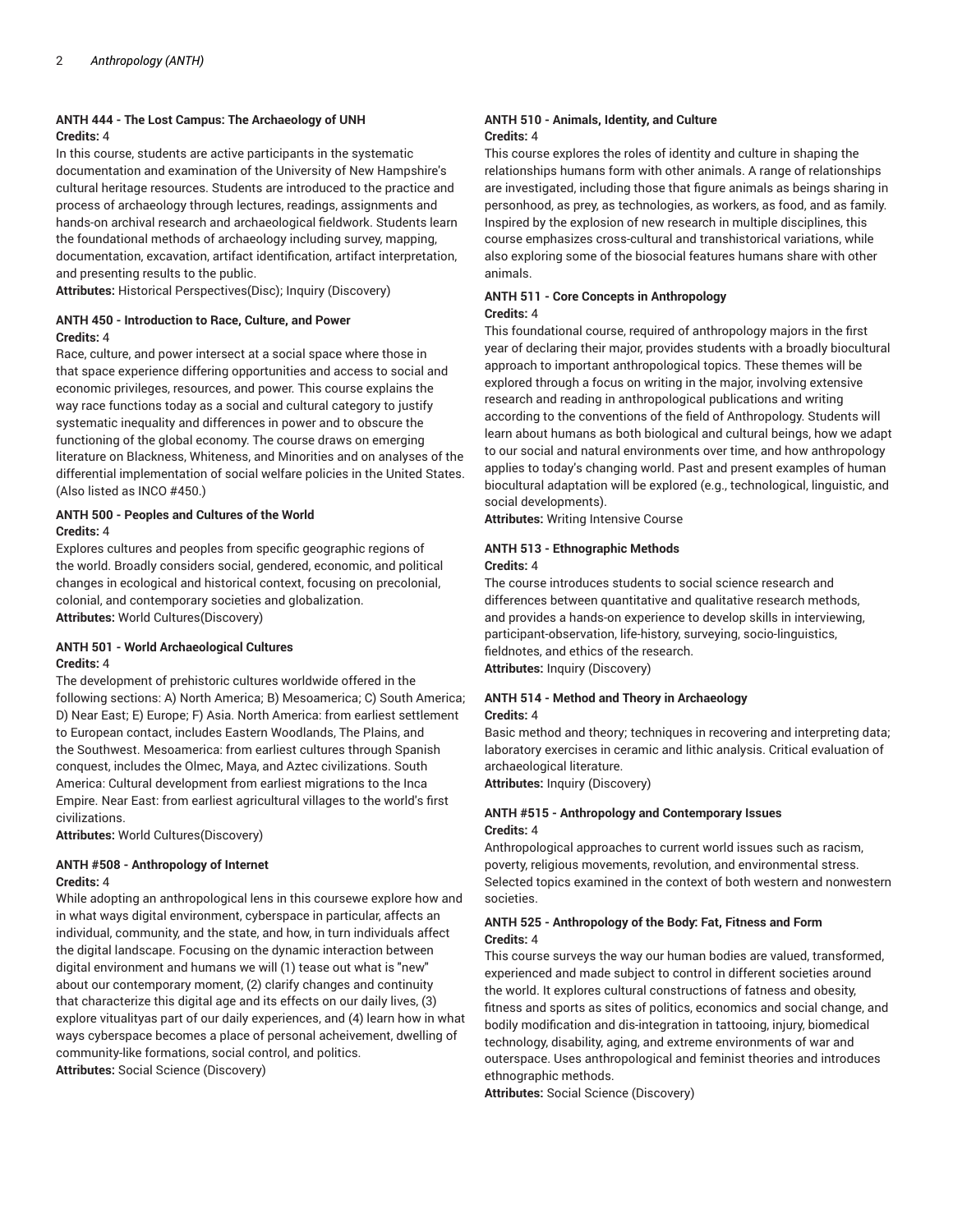## **ANTH 550 - Introduction to Forensic Anthropology Credits:** 4

This course provides an overview of forensic anthropology, a sub-field of biological anthropology that applies knowledge of skeletal anatomy to problems of medico-legal significance (i.e., identification of human skeletal remains and interpretation of the circumstances surrounding death). This course outlines concepts underlying the recovery and analysis of human remains, the determination of the biological profile (including age, sex, ancestry, and stature), and the interpretation of skeletal trauma and pathology.

#### **ANTH 597 - Special Topics**

#### **Credits:** 4

Occasional and experimental offerings on an entry level. May be repeated for different topics.

# **ANTH 601 - Topics in Popular Culture**

## **Credits:** 4

This course explores the anthropology of popular culture using film, novels, and other media as well as widely disseminated texts. The course focuses on myths about culture and human behavior which become part of the global cultural mainstream, and counterposes popular stereotypes with data from cultural anthropology and archaeology. A) Native Americans and Popular Culture B) Archaeology and Popular Culture C) Popular Culture and Physical Anthropology D) Poverty and Popular Culture E) Gender and Popular Culture F) Other. May be repeated but not in duplicate areas.

## **ANTH 610 - Medical Anthropology: Illness and Healing Credits:** 4

Intermediate-level introduction to medical anthropology through sociocultural and bioarchaeological approaches to describing healthrelated ideas and practices in cross-cultural, historical and ecological contexts. Focuses on human illness and religious experiences of disease and the end of life. Considers how suffering, diagnosis, treatment, prevention, and care are shaped by: religion and ritual; symbolism and language; age, gender and sexuality; families, social movements, and governments; and the worldwide expansion of biomedical expertise and technologies.

## **ANTH 610W - Medical Anthropology: Illness and Healing Credits:** 4

How we as humans define sickness and health, our theories of who or what made us ill, our approach to biological processes from birth to death and our search for cures have varied through history and from culture to culture. This course provides and overview of illness and healing beliefs and practices in different cultures both around the world and in the United States. The course examines the practices and belief systems of healers, voodoo priestesses, midwives, Taoist priests, psychiatrists and medical doctors through the same analytical lens. Operates on a seminar format. Writing intensive.

**Attributes:** Writing Intensive Course

## **ANTH 611 - History of Anthropological Theory Credits:** 4

Provides a grounding in the history of social thought in cultural anthropology and sister disciplines from 19th century evolutionism to the present. Course reading is based on primary sources - original essays written by theorists central to the discipline. Assessment is partly based on students' ability to apply theoretical concepts to novel contexts, as well as the ability to evaluate and compare theories on the basis of logic and evidence.

#### **ANTH 612 - Applied Anthropology Credits:** 4

Introduces students to the ways anthropological questions, concepts, and methods are applied to real world problems. Students learn how anthropological knowledge and methods can be used in a wide range of disciplines and careers. The course includes experiential learning where students engage with professionals doing work within applied anthropology. Students gain perspective on the practical possibilities in their major and acquire skills to position themselves for future careers.

## **ANTH 616 - Religion, Culture, and Society Credits:** 4

Major anthropological theories of religion; analysis of religious beliefs as symbolic systems and their interrelations with ritual and other social institutions. Detailed study of specific religions. Operates on a seminar format. Writing intensive.

**Attributes:** Writing Intensive Course

## **ANTH 620 - Ritual and Religion of Ancient Mesoamerica Credits:** 4

This course examines the religious beliefs and ritual practices of ancient Mesoamerican cultures, such as the Olmec, Maya, and Aztecs. Students learn about the meaning of ritual practices (like human sacrifice and burial rites) and the myths that underlie this mysterious ritual behavior from an archaeological perspective. This class is writing intensive and involves primarily in-class discussion. Students are evaluated based on their participation, oral presentations, and a number of writing assignments. Writing intensive.

**Attributes:** Writing Intensive Course

## **ANTH 625 - Sexuality in Cross-Cultural Perspectives Credits:** 4

This course examines the ideologies and practices associated with sexuality from a broad perspective that incorporates diverse case studies from the ethnographic record. Working from the argument that much of human sexual behavior is culturally constructed rather than biologically determined, the course invites students to expand their notion of the "normal" and to consider the human condition from a crosscultural perspective. Topics discussed include cross-cultural varieties of trangendered experience, same-sex sexualities, and heteronormative identities.

## **ANTH #627 - Urbanization in Africa Credits:** 4

Explores the process of urbanization and describes the creation of urban culture in sub-Saharan Africa by investigating the effects of urbanization on socio-economic and cultural conditions. An attempt is made throughout the course to study urbanization and urban life within the context of broader societal, economic, cultural, and political relations in order to understand the dynamics inherent in these processes. Urbanization is discussed in the context of colonialism, post-colonialism, and other social relations of dependency that continue to shape urban life and urban-rural relations.

#### **ANTH 640 - Anthropology of Islam: Muslims' everyday lives in comtemporary communities Credits:** 4

This course introduces students to different ways of being Muslim in contemporary world, focusing on Muslim communities residing in Central Asia (post-Soviet independent countries, China, and Afghanistan); the United States and some parts of Europe; and the Middle East and North Africa (MENA).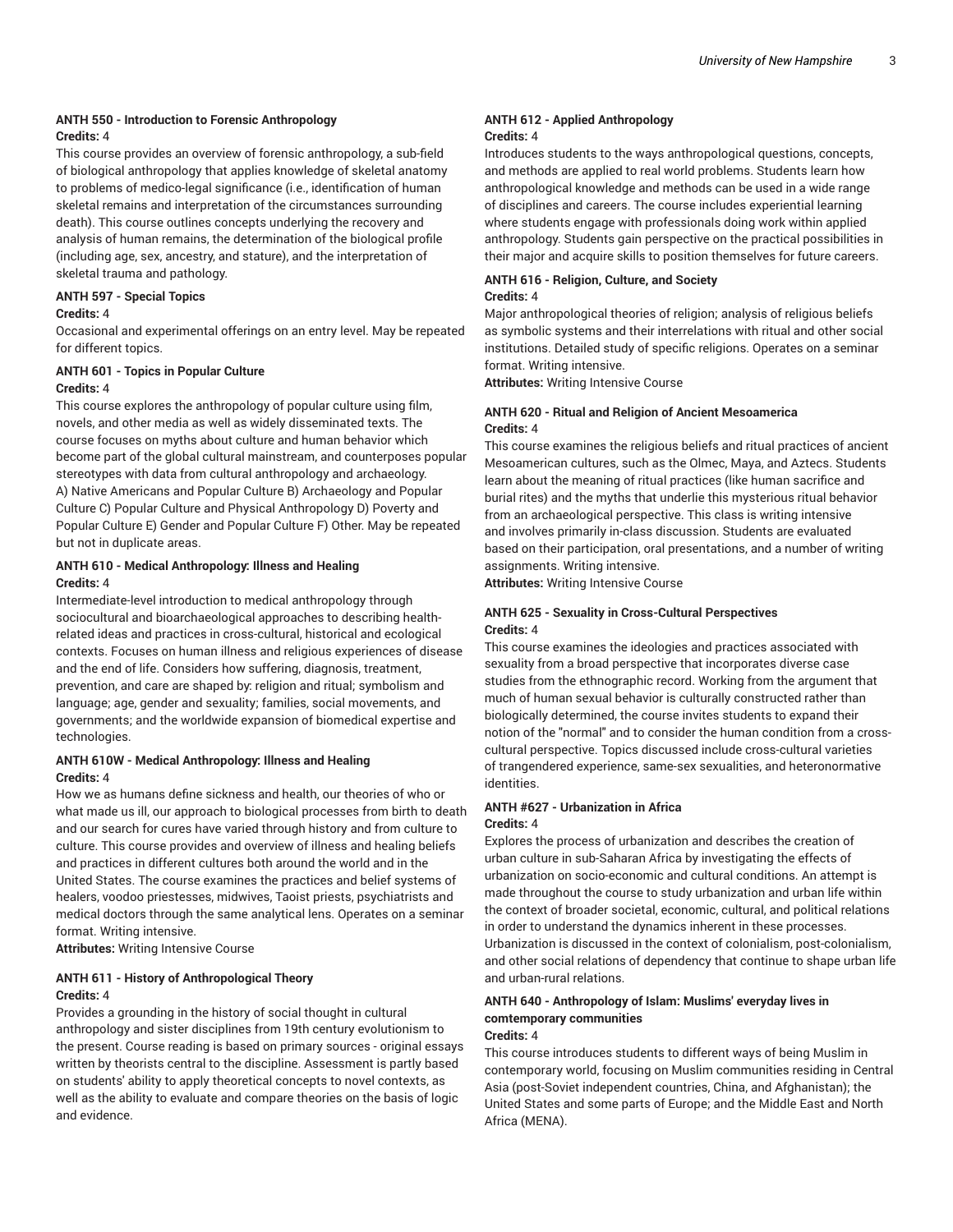#### **ANTH #670 - Language and Culture**

#### **Credits:** 4

Investigates the relationship between language and culture and how their interpenetration produces meaning. Special attention to the issues of class, gender, and ethnicity and the ways in which inequality is maintained through culturally patterned speech styles and associated prejudices. Speech communities in the United States are emphasized.

#### **ANTH 674 - Archaeological Survey and Mapping in Belize Credits:** 4

Involves hands-on training in field reconnaissance, survey and mapping of archaeological sites, and the use of ARCGIS mapping software. This field course takes place in Belize (Central America) and will be of interest to students studying anthropology, geography and geospatial technologies, among others. Special fee.

**Co-requisite:** INCO 589

#### **ANTH 675 - Archaeol Field School Belize Credits:** 8

The Archaeological Field School in Belize is an intensive, four-week summer program focused on the ancient Maya civilization in the eastern Belize River valley in Central America. Project participants will map and excavate archaeological sites and receive hands-on training in field and lab methods. Students will be graded on their participation, their submission of a field notebook, an exam based on readings and nightly lectures, and a final written report based on original field research. Special fee. Majors only.

**Co-requisite:** INCO 589

## **ANTH 685 - Gender, Sexuality and HIV/AIDS in Sub-Saharan Africa Credits:** 4

HIV/AIDS has been defined as one of the exceptional global pandemics of the Millennium. This course traces the rise and global spread of HIV and AIDS and the introduction of antiretroviral therapies and preventions in sub-Saharan African and its Diasporas with a focus on sex and gender. Includes findings on heterosexual and LGBTIQA individuals, couples, and communities and perspectives on: kinship, marriage, love, transactional sex, reproduction, contraception, gender-based violence, and activist movements. Uses ethnographies and health sciences databases. **Attributes:** Writing Intensive Course

## **ANTH 690 - Ethnographic Field Research Credits:** 4

Explores history, theory, and practice of ethnographic research. Students read and practice such techniques as mapping, taking life histories, compiling genealogies, and analyzing use of space, language, and rituals. Each student also carries out, writes up, and presents an independent research project. Prereq: ANTH 411 or SOC 400; one 500-level or higher anthropology or sociology course; or permission. No credit for students who have completed ANTH 630. Operates on a seminar format. Writing intensive.

**Attributes:** Writing Intensive Course

## **ANTH 695 - Globalization and Global Population Health Credits:** 4

This course traces how political economies drive global movements of people, diseases, and health interventions. It takes a multidisciplinary approach through medical anthropology and humanities, public health, and sustainability, looking at: histories of health intervention and biomedical technologies; under-development; shifting public-private sector governance; humanitarianism, cultural knowledge, expertise, and translation; and health-related social justice approaches and liberation theologies. Topics may include: epidemics, non-communicable diseases, metabolic disorders, substance abuse, violence, injury, and aging. **Attributes:** Writing Intensive Course

## **ANTH 697 - Special Topics**

#### **Credits:** 4

Occasional or experimental offerings. May be repeated for different topics. Prereq: ANTH 411 or permission. Operates on a seminar format. Writing intensive.

**Attributes:** Writing Intensive Course

#### **ANTH #698 - Folklore and Folklife Credits:** 4

Examines the materials and methods used to study folklore and folklife, emphasizing the historical context and development of folklore studies in North America and Europe, field research, performance theory, and other topics. (Also offered as ENGL #732.) Operates on a seminar format. Writing intensive.

**Attributes:** Writing Intensive Course

## **ANTH 699 - Senior Thesis**

#### **Credits:** 4 or 8

Independent work in the library or field; recommended for, but not confined to, majors intending to pursue graduate studies. Contact staff to obtain approval and arrange supervision prior to senior year. 4 or 8 credit 2 semesters; an IA grade (continuous course) given at end of first semester. Writing intensive.

**Attributes:** Writing Intensive Course

#### **ANTH 699H - Honors Senior Thesis**

#### **Credits:** 4 or 8

Independent work in the library or field; recommended for, but not confined to, majors intending to pursue graduate studies; required for honors candidates. Contact staff to obtain approval and arrange supervision prior to senior year. 4 or 8 credit 2 semesters, 8 credits required for honors; an IA grade (continuous course) given at end of first semester. Writing intensive.

**Attributes:** Writing Intensive Course

## **ANTH 700 - Internship**

#### **Credits:** 1-4

Provides student with supervised practical experience in anthropology in one of the following areas: A) professional or community support work within an academic or applied anthropology setting; B) teaching; C) museum work; D) archaeological laboratory or fieldwork; E) research on a faculty research project; F) editorial work on a journal or faculty book project. May be repeated up to 8 credits. Prereq: permission.